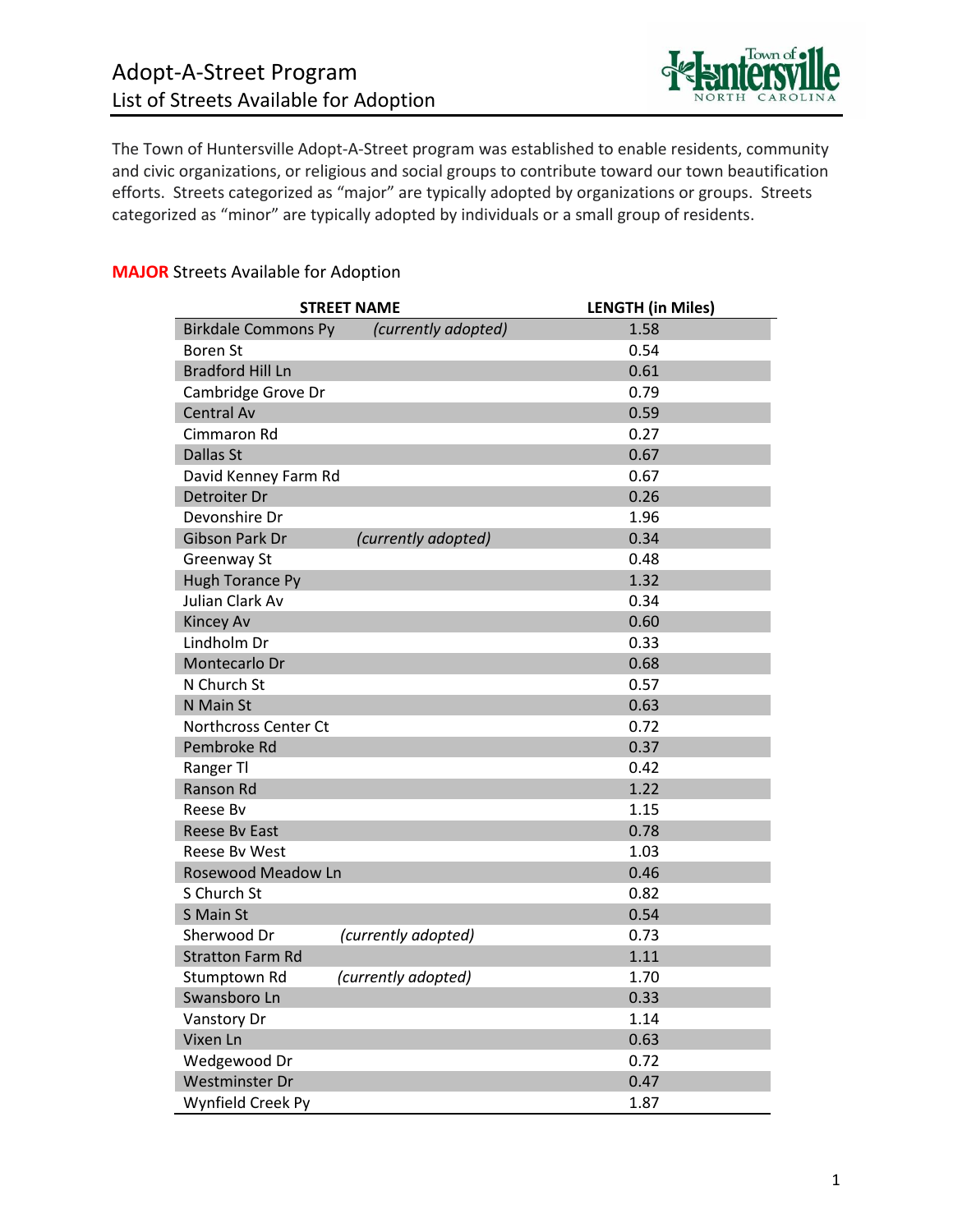

# **MINOR** Streets Available for Adoption

| <b>STREET NAME</b>           | <b>LENGTH (in Miles)</b> |
|------------------------------|--------------------------|
| Aberfeld Rd                  | 0.44                     |
| Agincourt Dr                 | 0.37                     |
| Aldenbrook Dr                | 0.28                     |
| Almondell Dr                 | 0.29                     |
| <b>Alston Forest Dr</b>      | 0.47                     |
| Amber Field Dr               | 0.45                     |
| Angel Oak Dr                 | 0.71                     |
| April Mist Tl                | 1.03                     |
| <b>Bankside Dr</b>           | 0.36                     |
| Barkley Farm Rd              | 0.36                     |
| <b>Barnsbury Dr</b>          | 0.47                     |
| Bayart Wy                    | 0.33                     |
| <b>Baylis Dr</b>             | 0.35                     |
| Beech Hill Dr                | 0.28                     |
| <b>Binnaway Dr</b>           | 0.28                     |
| <b>Blackstock Rd</b>         | 0.35                     |
| <b>Blackstone Dr</b>         | 0.3                      |
| Bramborough Rd               | 0.5                      |
| <b>Bravington Rd</b>         | 0.41                     |
| <b>Brentfield Rd</b>         | 0.95                     |
| <b>Bridgegate Dr</b>         | 0.40                     |
| Bridgeton Ln                 | 0.46                     |
| <b>Bronx Dr</b>              | 0.33                     |
| Bytham Castle Dr             | 0.29                     |
| <b>Caldwell Track Dr</b>     | 0.59                     |
| Canadice Rd                  | 0.41                     |
| Canoe Cove Ln                | 0.39                     |
| Carrington Pointe Dr         | 0.38                     |
| Carrington Ridge Dr          | 0.76                     |
| Castledown Dr                | 0.43                     |
| Cedar Fall Dr                | 0.38                     |
| Cedar Pond Cr                | 0.46                     |
| Cedar River Rd               | 0.37                     |
| <b>Centennial Commons Py</b> | 0.44                     |
| <b>Centennial Forest Dr</b>  | 0.35                     |
| Chaddsley Dr                 | 0.70                     |
| Chelsea Ridge Ln             | 0.40                     |
| Cheverly Dr                  | 0.35                     |
| Chickasaw Dr                 | 0.29                     |
| Chilgrove Ln                 | 0.26                     |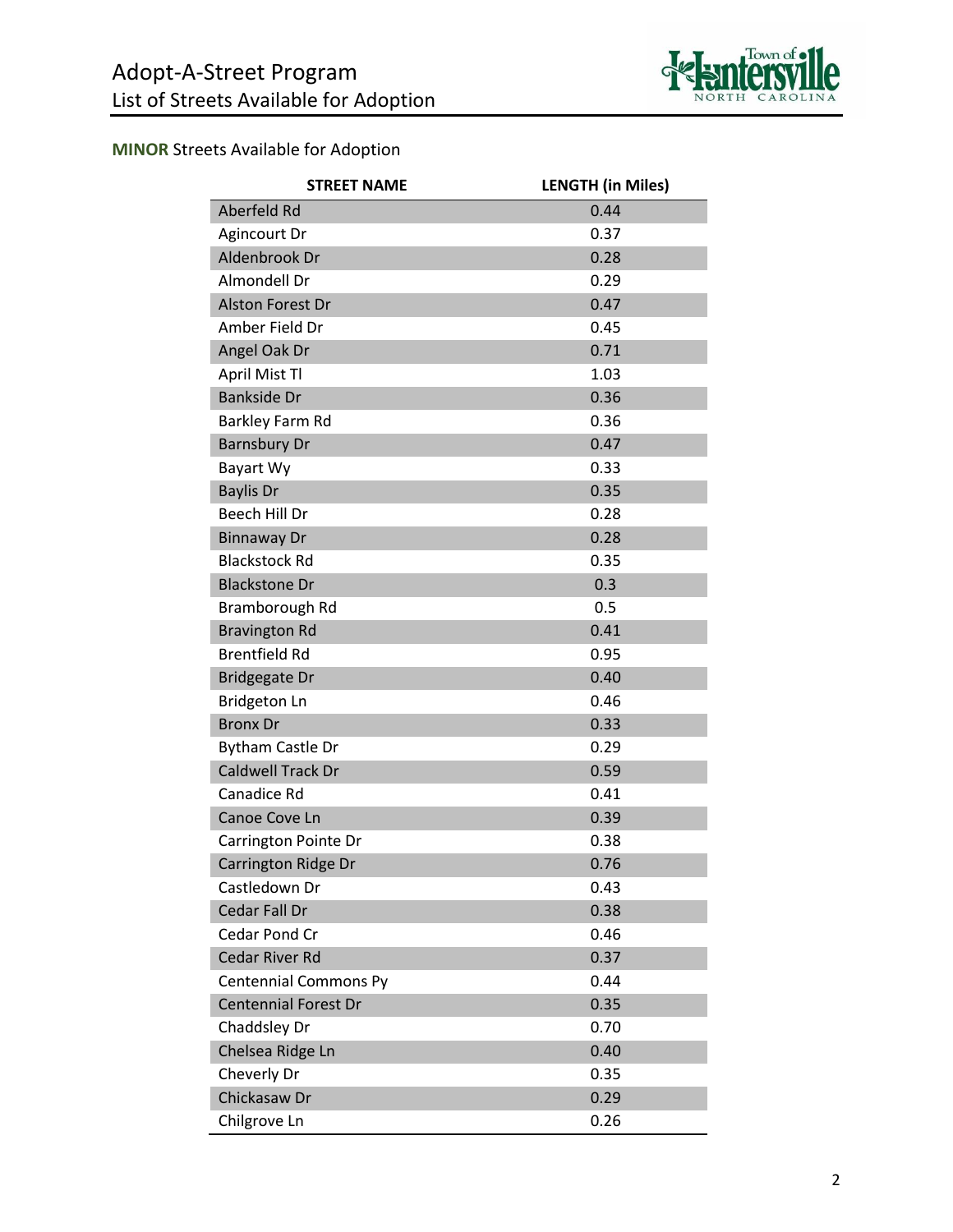

| <b>STREET NAME</b>                         | <b>LENGTH (in Miles)</b> |
|--------------------------------------------|--------------------------|
| Cinnabar Pl                                | 0.33                     |
| <b>Clarendon Pointe Ct</b>                 | 0.3                      |
| <b>Cletus Brawley Rd</b>                   | 0.31                     |
| Cliffcreek Dr                              | 0.28                     |
| Cockerham Ln                               | 0.36                     |
| Coley Dr                                   | 0.42                     |
| Colonial Garden Dr                         | 1.72                     |
| Colonial Park Dr                           | 0.69                     |
| <b>Commerce Centre Dr</b>                  | 0.3                      |
| Conner Glenn Dr                            | 0.39                     |
| Cool Meadow Dr                             | 0.32                     |
| Coral Sunrise Dr                           | 0.26                     |
| Cottsbrooke Dr                             | 0.49                     |
| Crabapple Ln                               | 0.26                     |
| Cranleigh Dr                               | 0.36                     |
| Cranlyn Rd                                 | 0.27                     |
| <b>Culcairn Rd</b>                         | 0.43                     |
| <b>Cumberland Crest Dr</b>                 | 0.29                     |
| Damson Dr                                  | 0.45                     |
| Dellwood Dr                                | 0.42                     |
| Delstone Dr                                | 0.36                     |
| Dr Seay Dr                                 | 0.32                     |
| Drake Hill Dr                              | 0.34                     |
| Edna Dr                                    | 0.25                     |
| Eric Kyle Dr                               | 0.34                     |
| Farnborough Rd                             | 0.49                     |
| <b>Flatbush Dr</b>                         | 0.38                     |
| Folkston Dr                                | 0.27                     |
| Forrester Av                               | 0.29                     |
| Fremington Rd                              | 0.34                     |
| Garnkirk Dr                                | 0.44                     |
| Gathering Oaks Dr                          | 0.35                     |
| <b>Glade Ct</b>                            | 0.38                     |
| Glassfield Dr                              | 0.55                     |
| Glen Miro Dr                               | 0.75                     |
| Glencreek Ln                               | 0.35                     |
| <b>Glencrest Dr</b><br>(currently adopted) | 0.40                     |
| Glendale Dr                                | 0.41                     |
| Glenora Dr                                 | 0.29                     |
| Glenwyck Ln                                | 0.28                     |
| Grafham Cr                                 | 0.34                     |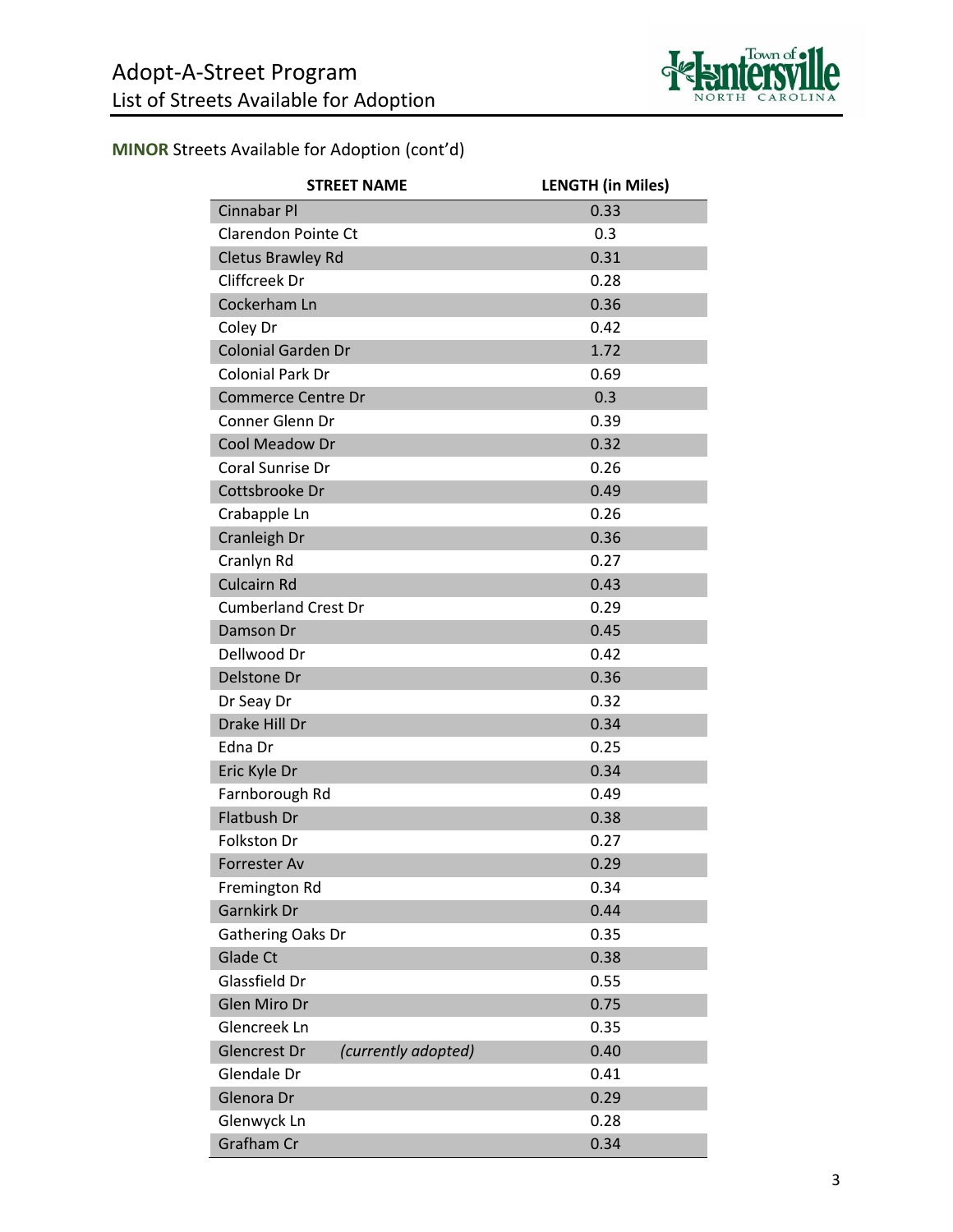

| <b>STREET NAME</b>         | <b>LENGTH (in Miles)</b> |
|----------------------------|--------------------------|
| <b>Grand Central Wy</b>    | 0.32                     |
| Grapperhall Dr             | 0.31                     |
| <b>Grassy Creek Dr</b>     | 0.65                     |
| Greenfarm Rd               | 0.63                     |
| Greenheather Dr            | 0.31                     |
| Greenpoint Ln              | 0.29                     |
| Hagers Rd                  | 0.54                     |
| <b>Hallaton Dr</b>         | 0.35                     |
| <b>Hampton Crossing Dr</b> | 0.31                     |
| <b>Hampton Trace</b>       | 0.66                     |
| Harvest Point Dr           | 0.34                     |
| Harvington Dr              | 0.67                     |
| Hastings Farm Rd           | 0.30                     |
| Heath Grove Dr             | 0.45                     |
| <b>Henderson Hill Rd</b>   | 0.56                     |
| <b>Henderson Park Rd</b>   | 0.42                     |
| Henry Ln                   | 0.43                     |
| Hickorywood Hill Av        | 0.25                     |
| <b>Hillcrest Ln</b>        | 0.84                     |
| <b>Hillspring Dr</b>       | 0.48                     |
| Hillston Ridge Rd          | 0.32                     |
| Hollingbourne Rd           | 0.42                     |
| <b>Holly Springs Dr</b>    | 0.75                     |
| Holly Stream Dr            | 0.31                     |
| Horseshoe Creek Dr         | 0.31                     |
| Hugh Mcauley Rd            | 0.47                     |
| Huntington Village Rd      | 0.50                     |
| <b>Island Dr</b>           | 0.3                      |
| Janeiro Dr                 | 0.27                     |
| Journey's End Tl           | 0.53                     |
| Kane Alexander Dr          | 0.65                     |
| Kelly Park Cr              | 0.56                     |
| Knox Hill Rd               | 0.30                     |
| Knoxwood Dr                | 0.61                     |
| Lafoy Dr                   | 0.32                     |
| Lakehaven Dr               | 0.37                     |
| Latta Springs Cr           | 0.84                     |
| Laurel Berry Ln            | 0.38                     |
| Lavenham Rd                | 0.32                     |
| Lawings Corner Dr          | 0.28                     |
| Leisure Ln                 | 0.36                     |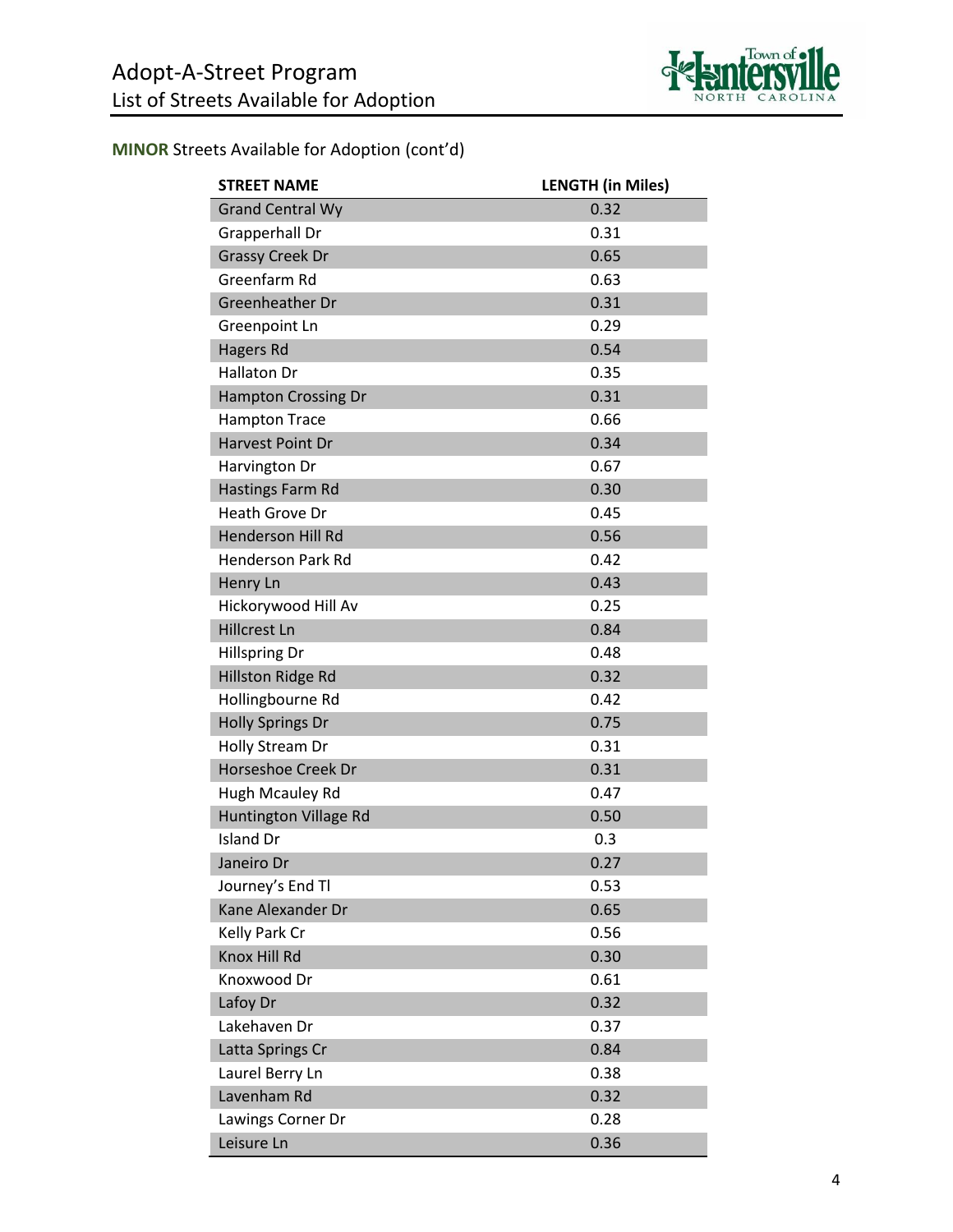

| <b>STREET NAME</b>                  | <b>LENGTH (in Miles)</b> |
|-------------------------------------|--------------------------|
| Leslie Brooke Rd                    | 0.32                     |
| Levins Hall Rd                      | 0.46                     |
| <b>Lindley Dr</b>                   | 0.28                     |
| Linksland Dr                        | 0.71                     |
| Lyon Hill Ln                        | 0.84                     |
| Maclauren Ln                        | 0.32                     |
| <b>Marion Lavern Rd</b>             | 0.30                     |
| Mcilwaine Rd                        | 0.58                     |
| Mcintosh Rd                         | 0.3                      |
| Meadowmere Rd                       | 0.42                     |
| Mercia Av                           | 0.33                     |
| Moonshadow Ln                       | 0.30                     |
| Moores Mill Rd                      | 0.34                     |
| N Maxwell Av<br>(currently adopted) | 0.35                     |
| New Bond Dr                         | 0.52                     |
| New Oak Ln                          | 0.63                     |
| Newstead Rd                         | 0.28                     |
| North Point Rd                      | 0.57                     |
| Northdowns Ln                       | 0.33                     |
| Northgreen Dr                       | 0.39                     |
| Northstone Dr                       | 0.85                     |
| Nottingham Dr                       | 0.33                     |
| Old Barnette Pl                     | 0.36                     |
| Old Vermillion Dr                   | 1.17                     |
| <b>Olmsford Dr</b>                  | 0.44                     |
| Oxford Hollow Rd                    | 0.27                     |
| Pamela St                           | 0.47                     |
| Park Grove St                       | 0.27                     |
| Patterson Rd                        | 0.40                     |
| Platon Av<br>(currently adopted)    | 0.47                     |
| Prairie Rose Ln                     | 0.25                     |
| Prestwoods Ln                       | 0.31                     |
| <b>Quail Crossing</b>               | 0.33                     |
| Ranson St                           | 0.28                     |
| <b>Red Falcon Ct</b>                | 0.28                     |
| Rhiannon Ln                         | 0.50                     |
| <b>Riverside Oaks Dr</b>            | 0.26                     |
| <b>Robert St</b>                    | 0.27                     |
| <b>Rolling Meadows Ln</b>           | 1.08                     |
| <b>Rose Commons Dr</b>              | 0.45                     |
| Rosedale Hill Av                    | 0.27                     |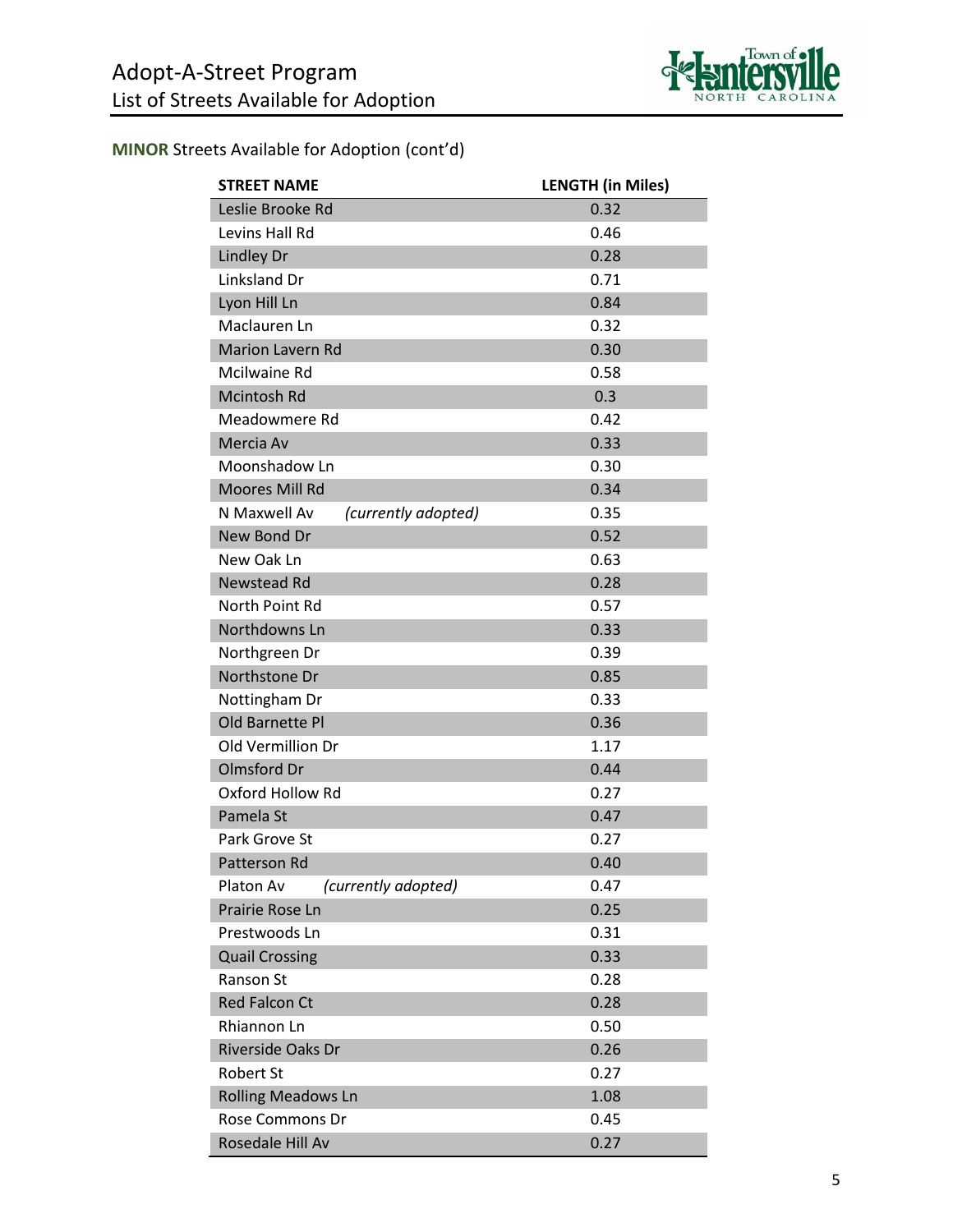

| <b>STREET NAME</b>      | <b>LENGTH (in Miles)</b> |
|-------------------------|--------------------------|
| Rosemary Way Dr         | 0.29                     |
| Sagefield Dr            | 0.29                     |
| Salem Ridge Rd          | 0.85                     |
| Sandowne Ln             | 0.63                     |
| Sao Paula Dr            | 0.30                     |
| Savannah Grace Ln       | 0.47                     |
| Seigle Dr               | 0.28                     |
| Shepparton Dr           | 0.33                     |
| Shields Dr              | 0.32                     |
| Skybluff Cr             | 0.38                     |
| Skypark Dr              | 0.30                     |
| Southland Rd            | 0.82                     |
| <b>Spruell ST</b>       | 0.94                     |
| St Barts Ln             | 0.48                     |
| Stephens Grove Ln       | 0.61                     |
| Stillbrook Bend Ct      | 0.31                     |
| Stonegreen LN           | 0.44                     |
| Stonemont Rd            | 0.29                     |
| <b>Sutters Run Ln</b>   | 0.27                     |
| <b>Tallent Ln</b>       | 0.34                     |
| <b>Tanners Creek Dr</b> | 0.55                     |
| <b>Taunton Dr</b>       | 0.35                     |
| <b>Taviston St</b>      | 0.29                     |
| Taybrook Dr             | 0.26                     |
| <b>Terry Ln</b>         | 0.49                     |
| Thach Ct                | 0.27                     |
| <b>Three Greens Dr</b>  | 0.47                     |
| Timbergreen Dr          | 0.38                     |
| <b>Toka Ct</b>          | 0.42                     |
| <b>Townley Rd</b>       | 0.57                     |
| <b>Train Station Dr</b> | 0.27                     |
| <b>Tribute Place Dr</b> | 0.32                     |
| <b>Twin Trail Dr</b>    | 0.78                     |
| Ulsten Ln               | 0.36                     |
| Union Square Dr         | 0.26                     |
| Vanguard Py             | 0.75                     |
| Vantage Point Ln        | 0.32                     |
| Warfield Av             | 0.52                     |
| <b>Waterfront Dr</b>    | 0.67                     |
| <b>Watkins St</b>       | 0.28                     |
| <b>Waverton Ln</b>      | 0.45                     |